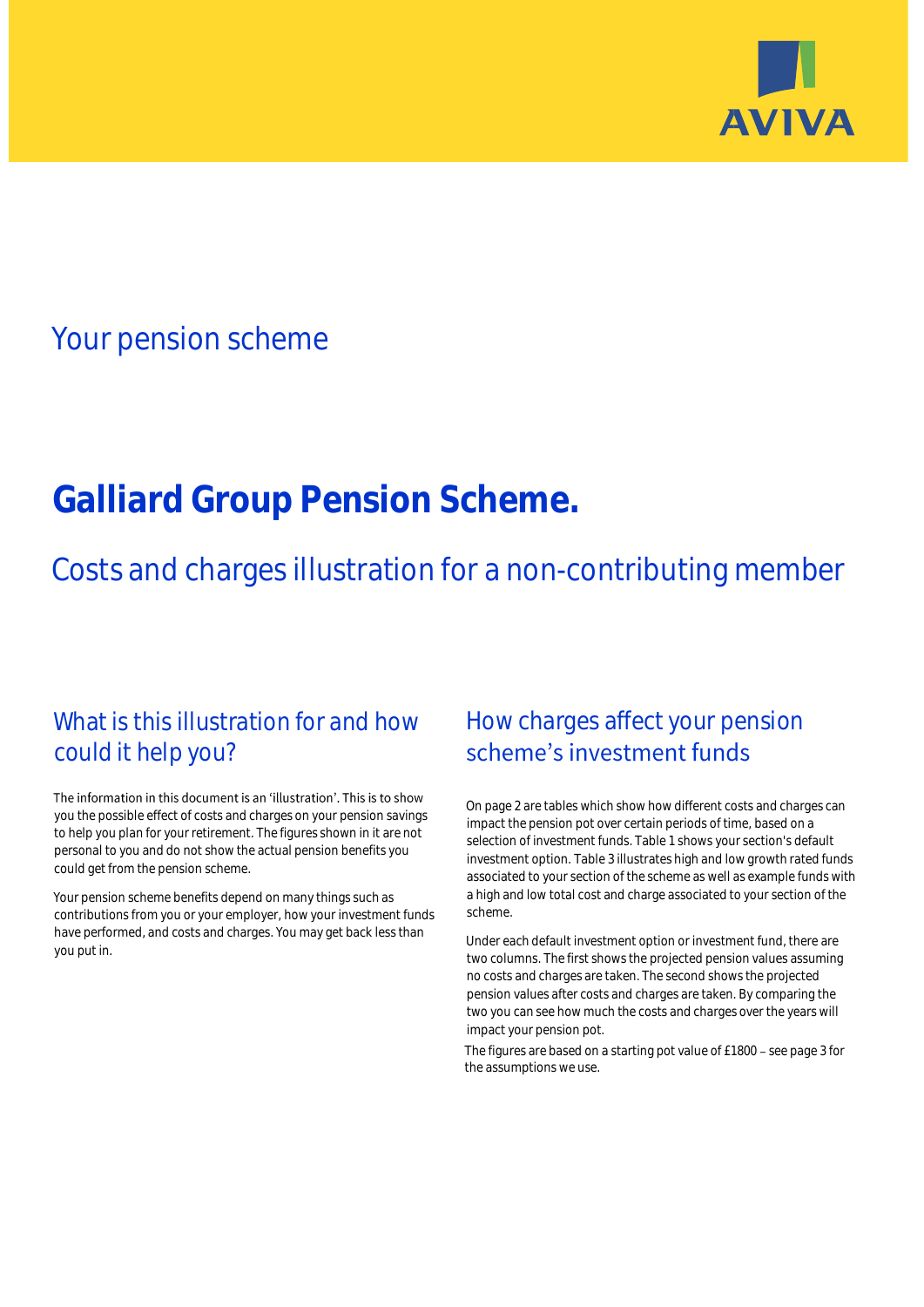### **Table 1**

| Illustration of effect of costs and charges on the Default Investment Option in |                                        |                                    |  |  |  |  |  |  |  |
|---------------------------------------------------------------------------------|----------------------------------------|------------------------------------|--|--|--|--|--|--|--|
| <b>Galliard Group Pension Scheme.</b>                                           |                                        |                                    |  |  |  |  |  |  |  |
|                                                                                 | <b>My Future</b>                       |                                    |  |  |  |  |  |  |  |
|                                                                                 | Assumed growth rate 3.3% (p.a.)        |                                    |  |  |  |  |  |  |  |
|                                                                                 | Assumed costs and charges 0.57% (p.a.) |                                    |  |  |  |  |  |  |  |
| At end of year                                                                  | Projected value assuming no            | <b>Projected value after costs</b> |  |  |  |  |  |  |  |
|                                                                                 | costs and charges are taken            | and charges are taken              |  |  |  |  |  |  |  |
| $\mathbf{1}$                                                                    | £1,820                                 | £1,810                             |  |  |  |  |  |  |  |
| $\overline{2}$                                                                  | £1,840                                 | £1,820                             |  |  |  |  |  |  |  |
| 3                                                                               | £1,860                                 | £1,830                             |  |  |  |  |  |  |  |
| 4                                                                               | £1,880                                 | £1,840                             |  |  |  |  |  |  |  |
| 5                                                                               | £1,900                                 | £1,840                             |  |  |  |  |  |  |  |
| 10                                                                              | £2,000                                 | £1,890                             |  |  |  |  |  |  |  |
| 15                                                                              | £2,110                                 | £1,930                             |  |  |  |  |  |  |  |
| 20                                                                              | £2,230                                 | £1,980                             |  |  |  |  |  |  |  |
| 25                                                                              | £2,350                                 | £2,030                             |  |  |  |  |  |  |  |
| 30                                                                              | £2,480                                 | £2,080                             |  |  |  |  |  |  |  |
| 35                                                                              | £2,620                                 | £2,130                             |  |  |  |  |  |  |  |
| 40                                                                              | £2,730                                 | £2,160                             |  |  |  |  |  |  |  |
| 45                                                                              | £2,800                                 | £2,150                             |  |  |  |  |  |  |  |
| 50                                                                              | £2,810                                 | £2,110                             |  |  |  |  |  |  |  |

### **Table 2**

| List of Funds included in the Default Investment Option |                       |                    |  |  |  |  |  |  |
|---------------------------------------------------------|-----------------------|--------------------|--|--|--|--|--|--|
| <b>Fund name</b>                                        | <b>Total Cost and</b> | <b>Growth Rate</b> |  |  |  |  |  |  |
|                                                         | Charge (p.a.)         | (p.a.)             |  |  |  |  |  |  |
| Av MyM My Future Growth                                 | 0.59%                 | 3.60%              |  |  |  |  |  |  |
| Av MyM My Future Consolidation                          | 0.54%                 | 2.40%              |  |  |  |  |  |  |
|                                                         |                       |                    |  |  |  |  |  |  |
|                                                         |                       |                    |  |  |  |  |  |  |
|                                                         |                       |                    |  |  |  |  |  |  |
|                                                         |                       |                    |  |  |  |  |  |  |
|                                                         |                       |                    |  |  |  |  |  |  |
|                                                         |                       |                    |  |  |  |  |  |  |
|                                                         |                       |                    |  |  |  |  |  |  |
|                                                         |                       |                    |  |  |  |  |  |  |

#### **Aviva Life & Pensions UK Limited.**

Registered in England No. 3253947. Registered office: Aviva, Wellington Row, York, YO90 1WR. Authorised by the Prudential Regulation Authority and regulated by the Financial Conduct Authority and the Prudential Regulation Authority. Firm Reference Number 185896. **aviva.co.uk** TEMP GFI NG071309 09/2018